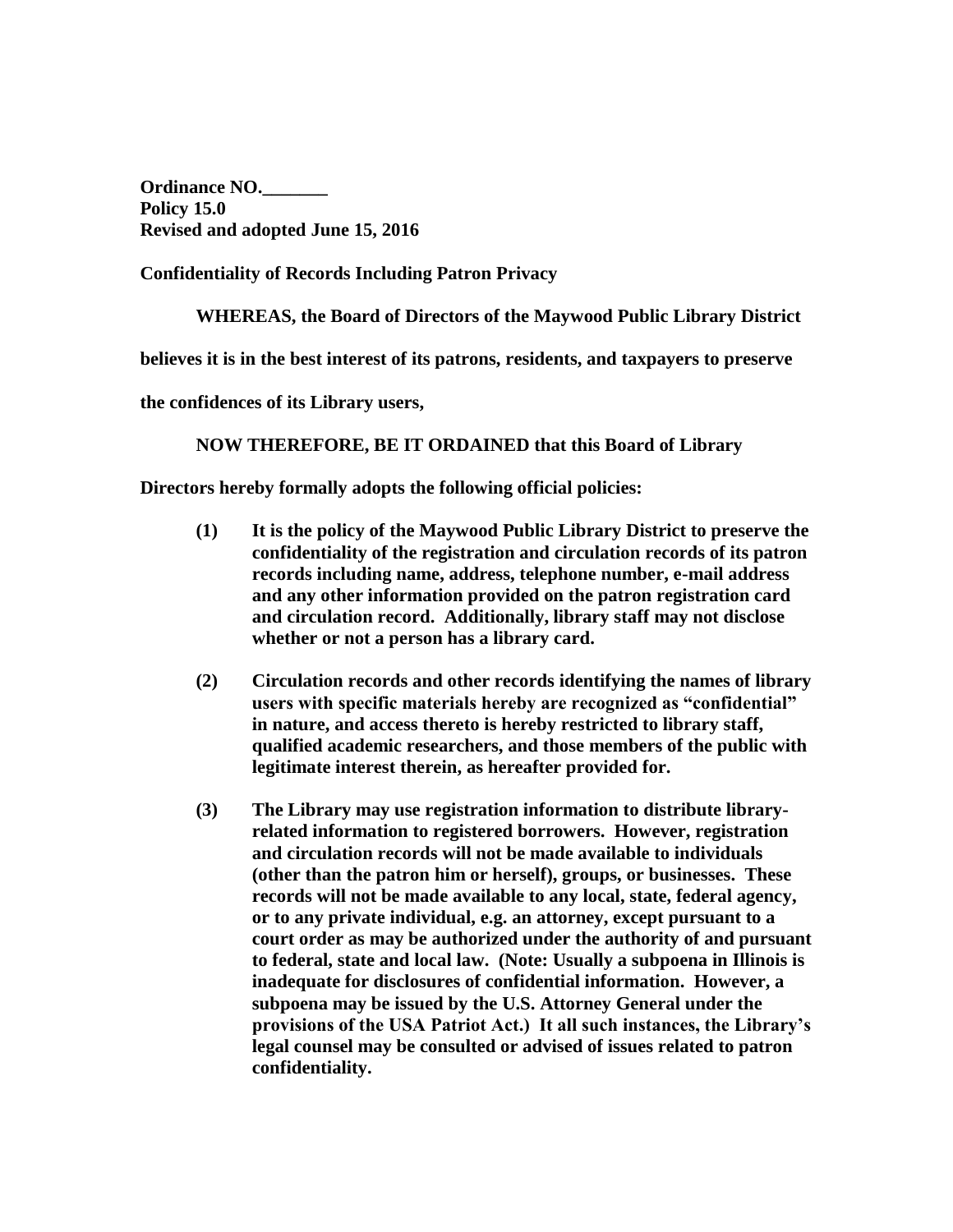- **(4) The general and specific provisions of this policy are intended to be in accord with the Illinois Library Records Confidentiality Act (75 ILCS 70/1). All library staff and employees are hereby advised that such records shall not be made available to casual members of the public, the press, or to any agency of state, federal or local government, except pursuant to such process, order or subpoena as may be authorized under the authority of an pursuant to federal, state or local law relating to civil, criminal, or administrative discovery procedures of legislative investigatory power.**
- **(5) Library staff shall observe the following procedures: Any employee of the library who receives a request, or who is served with a subpoena, court order, or search warrant, to release or disclose any library record shall promptly notify the Library Director. The Library Director, in a timely manner, shall review all requests and orders, consult with the library's attorney as necessary, and respond in an appropriate manner to each request and order. If a request or order is not in the proper form, or if good cause has not been shown, insistence shall be made that such defects be cured before any records are released.**

**In the immediate absence of unavailability of the Library Director, all requests for information will be referred to the Staff Member in charge, who will notify the Library Director of the circumstances, and of any actions taken, as soon as possible. On receipt of any legal process, order or subpoena, the library staff member in charge will immediately consult with the President of the Board and the library attorney to insure that (a) the document is in proper legal form: and (b) there has been a proper showing of good cause for its issuance, in a court of administrative body of competent jurisdiction. Until the legality of such process, order, or subpoena has been affirmatively shown to the satisfaction of the library attorney, the library will resist its issuance or enforcement until any such defects have been cured.**

**(6) In the event that an urgent request by a sworn law enforcement officer states that it is impractical to obtain a court order as a result of an emergency situation, and there is probable cause to believe there is imminent danger that someone will by physically harmed, the information requested, limited to only identifying a suspect, witness or victim of a crime, but not including any registration or circulation records that would indicate materials borrowed, resources reviewed or services used at the library SHALL be provided to the officer if the attached form is fully completed and signed by the officer.**